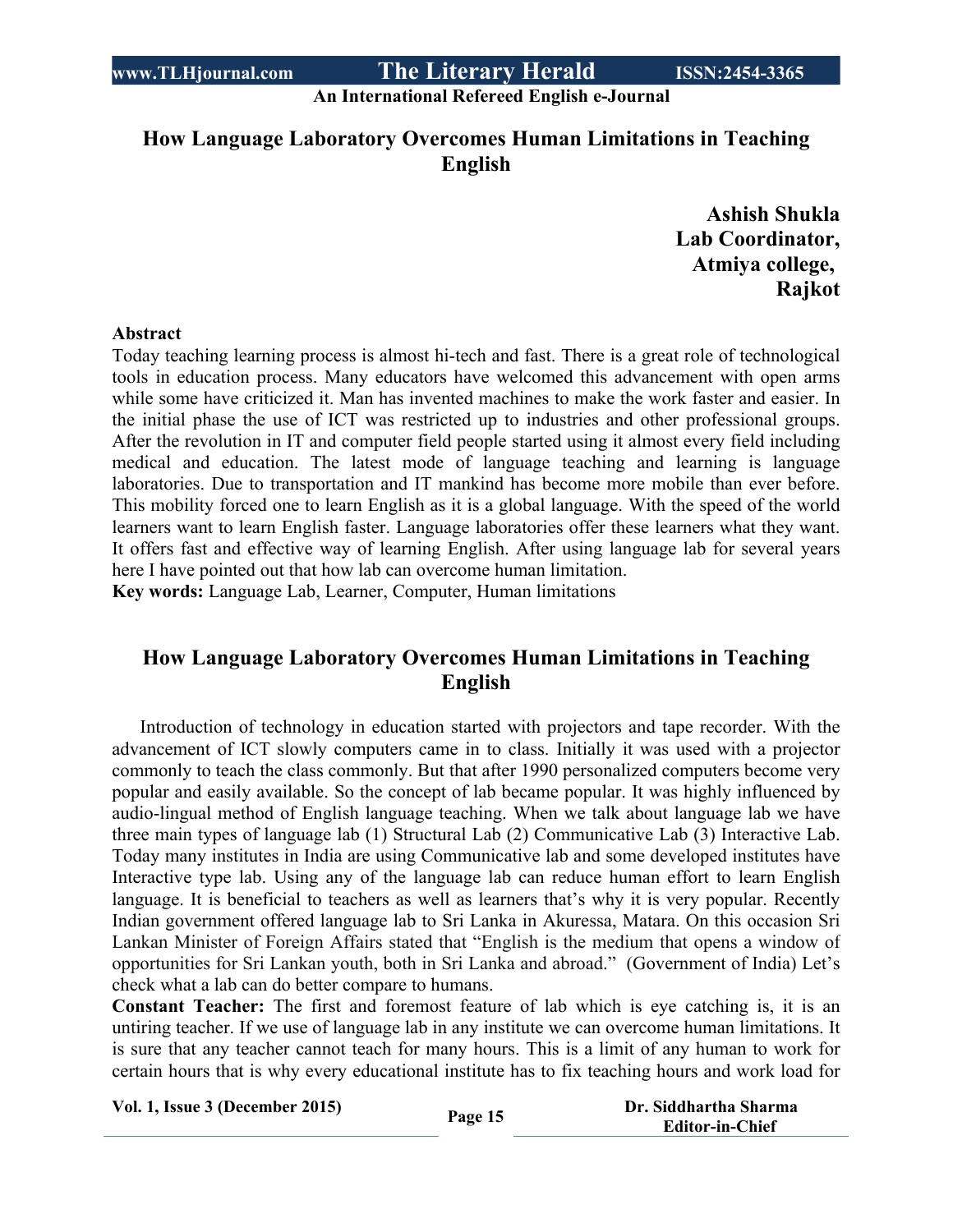#### **An International Refereed English e-Journal**

every teacher. After teaching for certain hours teachers get tired. Many a time it is observed that this tiredness affects teaching learning process as well. If we use language lab it is not problem. For a teacher refreshment is compulsory but for computer it is not necessary. Computer completes task after task and that's why known as a tireless teacher.

We can expect the same performance after hours of teaching. Lab can work with the same accuracy and efficiency. It is expected by the trainer to be on leave. Language lab has the ability to adjust this work load and students can get uninterrupted teaching. The major problem these days educational institutions are facing is the problem of job shift. Many teachers change their job due to some problems or some advantages. Students have to pay the price of their job change. Lab can work as a constant and reliable support for both institutes and learners.

**Hesitation free learning:** In general class most of the learners hesitate to ask for help to their trainer. It is observed that students don't ask a same question again to their trainers if they don't understand. The problem is they don't get chance to ask questions personally and they feel shy to ask question openly in class. There is a possibility that the teacher's answer must be insulting or classmates are making fun if one asks question. Students stop taking interest in language learning activity. This problem ends with the use of language lab. Students can solve any queries personally. Special thing is that there is no wastage of time. Students feel free to ask any question as there is no fear or hesitation. No one is to insult or make fun. In traditional class special treatment to scholar or a dull student is not possible but in language lab it is possible. Lab is feasible for both fast learner and for those who catch the point after several repetitions. It is not possible for a teacher to treat all type of students at a time. As we know that computer is an untiring teacher it can help in this matter.

In the school and colleges of India any traditional class consists of 40 to 60 students. It is very difficult to manage these many students. For any teacher it becomes difficult to satisfy all students and answer their questions at a time. Sometimes students forget their question till the teacher could complete the point one is teaching. Suman and Neelam are teachers who have faced such problems and they say that "These include problems of large classes, heterogeneous classes with individual differences, lack of textbooks and source materials etc. These problems have made the present education system as highly group oriented. Normally a class consists of 40 to 50 pupil teachers who are grouped together and taught by traditional method irrespective of their individual differences." (Chhabraand 108)

A teacher has to give one's 100% to complete the lecture in limited period of time. Sometimes it becomes impossible to justify the topic. Lab also plays an important role to get the solution of this question. Lab can manage multiple learners at a time. It also answers their questions with all its potent. If learner is improving faster lab give chance to move forward and if learner is fumbling lab will give hints to achieve correct answer. For correct answer it also gives positive reinforcement so the learner gets boost up.

**A complete teacher:** There is no limit of knowledge but this is not applicable to computer as it stores information it can help for any part of learning English. As a human we have some limitations any scholar tracer may fell short to answer any corner question of students. Some grammatical questions can't be answered by phonology master and same way it is difficult for a grammarian to answer questions of other than one's area. A trainer must refer to any knowledge source life dictionary or internet to answer some questions but lab itself is a dictionary and is

**Vol. 1, Issue <sup>3</sup> (December 2015) Page <sup>16</sup> Dr. Siddhartha Sharma**

 **Editor-in-Chief**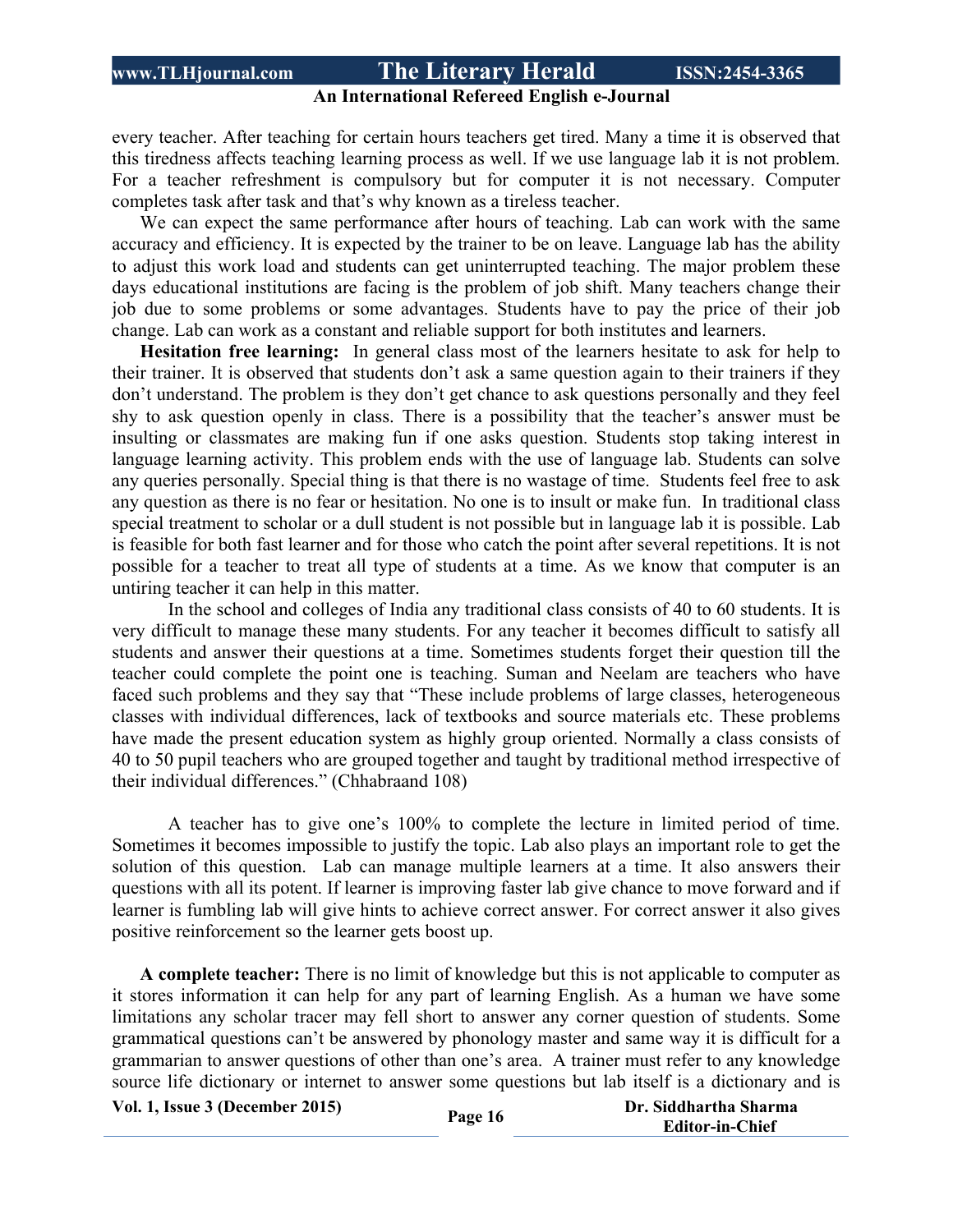#### **An International Refereed English e-Journal**

connected with internet. Before asking to teacher students can take help of online option. If a learner is doing exercise and any question regarding grammar arises lab can show the rules for it. If there is any difficulty pertaining to pronunciation of any word one can check how to pronounce the word with the help of pronunciation tool of lab.

It is a plus point of a computer that it can store a huge amount of information. This can be explored for any minute detail related to English. Systematically developed software can guide for any grammatical rule or can produce correct answer if required. It is a limitation of any teacher to pronounce each word perfectly when one speaking fast. So learners have a chance to listen proper pronunciation of any word if one is learning in language lab. The most advance lab is connected with internet directly. This helps the learner to search any further detail form internet or Google. Lerner can also get connected with the world. In short lab provides a very sound knowledge support and can helps in developing English.

**Unbiased teacher:** It is true that any teacher must not discriminate between learners. Learners frequently complain that they become victims of partiality or prejudice of their teacher. A very critical bias which is faces by many non English students is colour bias. When they learn English abroad they are treated like people from other world. Native English speakers want to prove their self superior. If we talk about some other biases they are gender bias and age bias. Teacher may have their favorites but computers don't have. Teachers treat differently to those who follow their every command. Some teachers give good marks to those students who belong to their cast. They also provide material to them or help them in other way. The evil of bias can be removed by lab teaching. Lab provides a chance to learn freely and confidently to every student. In learning or about evaluation lab provides neutral result. Lab helps to make a bias free environment and generates trust in learners.

**No time constrain:** For any institute or any teacher the most burning question is time constrain. Any teacher can't work continuously of can't work on uncertain time. This limitation does not affect to computer it can work tirelessly. It is a fact the most of the learners learn English as they want to go abroad. To get job English is must but they also have to focus on their main track learning. Hence learning English becomes a part time or extracurricular activity. Mostly students learn English after their college and if their working some ware they look for late evening class. To adjust suitable timing for both is very difficult. Priority does not allow learner to learn English. A language lab can set timings according to learner's priority.

The solution for this problem can be found by arranging a common tutorial session once or twice in a week. To spare two hours a week will be easier for any learner. Practically to set classes we can set tutorial classes to teach 'Prepositions' on Monday. Next two days Tuesday and Wednesday students will have lab practices at convenient time. In these practice simple exercises of Preposition will be assigned. These two days are to check the gained knowledge and apply it. On Thursday again the teacher can continue with Prepositions and can solve queries of learner if any. Today in this session the trainer will complete the topic. Again on Friday and Saturday teacher will give more difficult task to check the knowledge. This aspect of lab helps to save human hours. It helps the learner to learn at one's suitable time. This feature of lab may increase learners of English as it can support students and working people. It is easy to use study material at home. According to Emmanuel Sharndama "Students may be referred to a material in e-library which they can access at any time and place convenient to them other than the classroom." (Sharndama, E 39) This benefit is important to keep the learner active.

|  |  | Vol. 1, Issue 3 (December 2015) |  |
|--|--|---------------------------------|--|
|--|--|---------------------------------|--|

**1, 1, Dr. Siddhartha Sharma Page 17 Editor-in-Chief**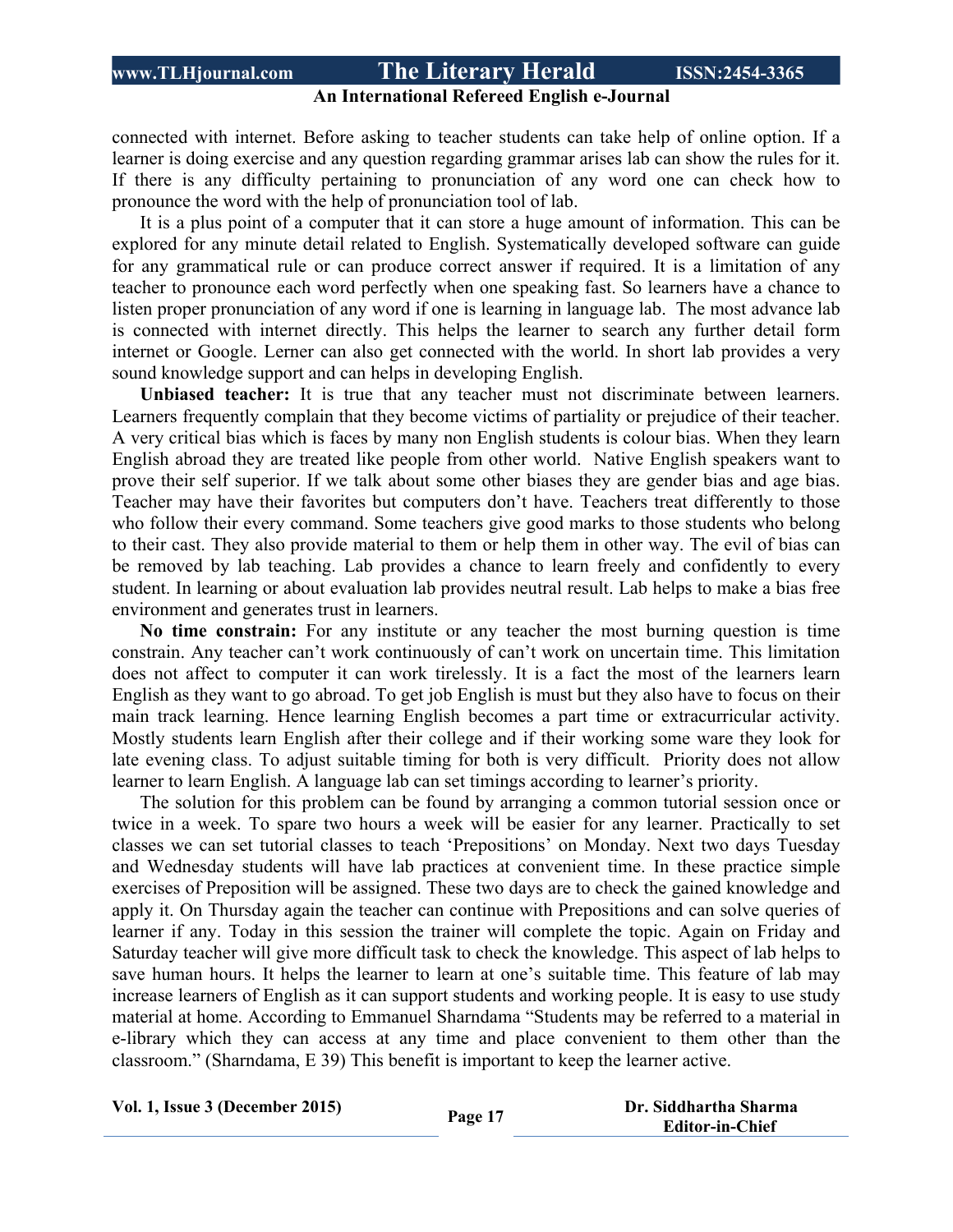#### **An International Refereed English e-Journal**

**Shortage of teachers:** As there is a demand of English speaking people, teachers also required to train students in English. Almost every country faces the problem of shortage of English teachers. Sarah Eaton says in a book relating to language learning that "Teacher burnout is a sad phenomenon that is affecting the teaching profession in a variety of ways." (Eaton S. 9) The numbers of English learners are very large and increasing day by day. Business class learns English to get a good opportunity. Students learn English to make advance their study abroad. We can hardly find someone who learns English to teach English. There is a scarcity of English teacher with systematic knowledge. Today English teachers are not available even in urban areas. These days many countries have started inviting English teachers to teach in their countries. They even offer a good package but they don't receive resumes of good teachers. Old generation of English teachers can't match steps with ICT in ELT.

Language lab is in great demand as it can be installed and can be used by any fresh teacher or a beginner. Most of the language lab software has various levels so we can train from beginner to advance learner. It can be used for school children, collegians and for adult learners as well. One after getting the basic training of software operation any teacher can independently handle the class. Any maintenance or query can be solved online. Today the trend of using web-based learning system like VLE is in demand. It is a copy of the real-world which helps in learning with real world. Hear lessons can be assigned and evaluate virtually. Learners have the option to submit homework online and get feedback. Parents can also have an eye on their child's actively. That is why it is known as 'Learning Beyond Boundaries.' It brings teaching out of the class. It means learning can is possible anywhere and anytime.

**Conclusion**: English speaking skill is very essential for every person of the world. Not only for a success career but for good relations even knowledge of English is required. As English is a medium of connectivity it is the most learnt second language in the world. Surprisingly the number of people speaking English as a second language is more than native speakers. Proactive use of language lab can be helping hand for every person. Like pocket dictionary it is an indispensible tool for every English teaching institute. Computer has the capacity to store all necessary details so it can overcome the capacity of human mind. Even a teacher with basic knowledge of English can handle language lab in case of urgency. All adult learners who want to improve or brush-up their English can do well on their own. Even the costing for infrastructure can be cut as most of educational institutes have computer lab and language lab software can be easily installed. In today's fast life it becomes very difficult to spare time for anything except our core area of work. It saves time and provides flexibility as well to work at our ease. Language lab is the best way to use of technology. It is true that technology can't replace human. It is sure that we can use it as a substitute of a human.

#### **References**

- Chhabraand. S, Dhamija N. "Comparative study of computer assisted Instruction technique (cai) and Conventional teaching (ct) on the Achievement of pupil teachers in methods
- Of teaching english language" *MIER Journal of Educational Studies, Trends & Practices* 3 (2013): 107 -118 .Print.
- Eaton, S. *Global Trends in Language Learning in the 21st Century.* Calgary: Onate Press, 2010. Print.

**Vol. 1, Issue <sup>3</sup> (December 2015) Page <sup>18</sup> Dr. Siddhartha Sharma**

 **Editor-in-Chief**